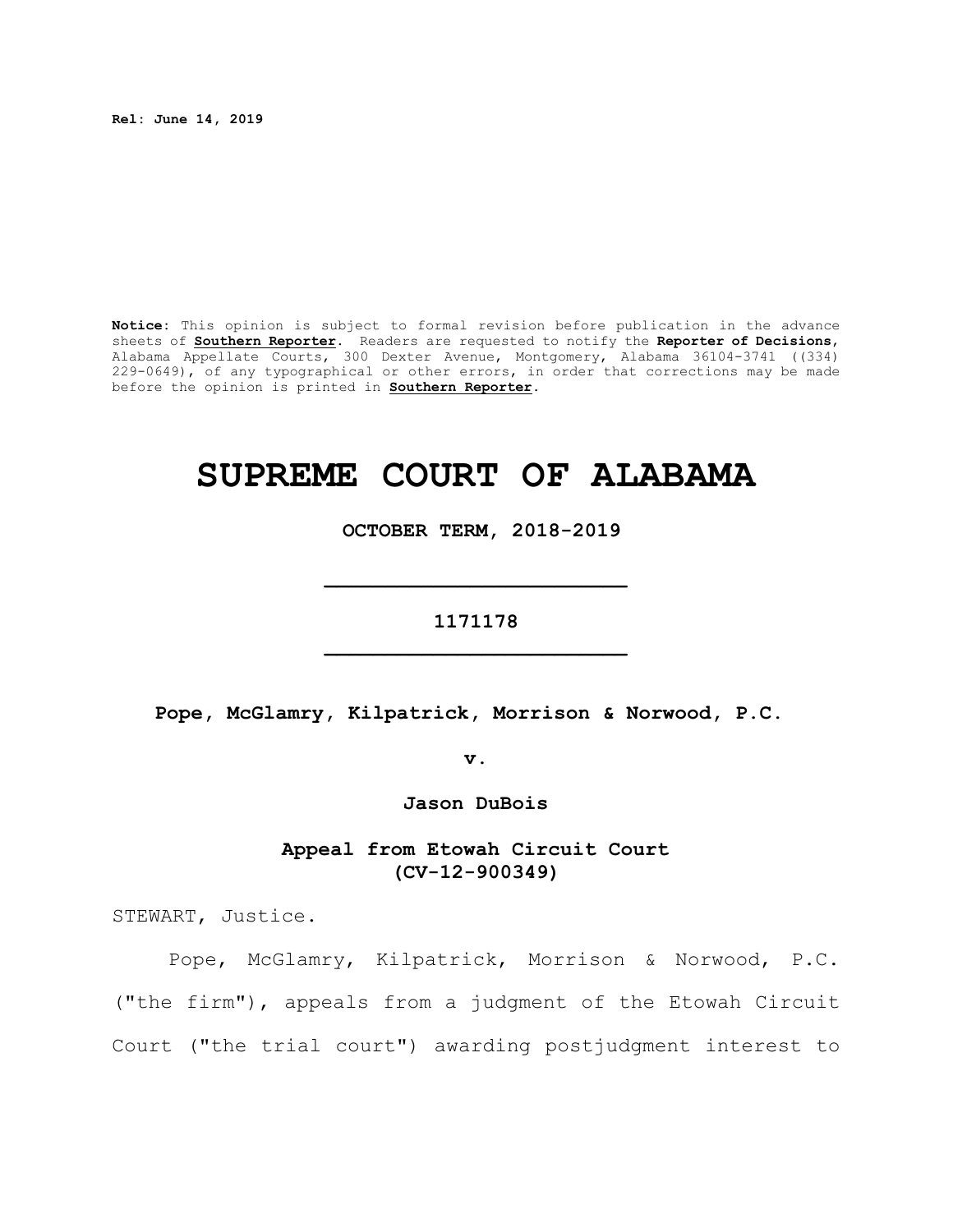Jason DuBois. For the reasons set forth herein, we reverse the judgment and remand the cause.

#### Facts and Procedural History

DuBois brought an action in the trial court asserting a worker's compensation claim and tort claims against various defendants. DuBois was represented in the underlying action by two attorneys who were employed by the firm. After DuBois's attorneys ended their employment with the firm, DuBois terminated the firm's representation. The two former attorneys of the firm, however, continued to represent DuBois. The firm then intervened in the action, asserting an attorney-fee lien and claiming attorney fees and expenses. DuBois subsequently obtained settlements from the defendants, which disposed of all the claims he had asserted, but the firm's claim for attorney fees and reimbursement of expenses remained pending. The trial court ordered the clerk of the Etowah Circuit Court ("the trial-court clerk") to deposit the settlement funds "in an interest bearing account and to retain said funds until further order of the court."

Following a bench trial on the attorney-fee dispute, the trial court entered a judgment finding that the firm was not entitled to any fees or reimbursement of expenses. The firm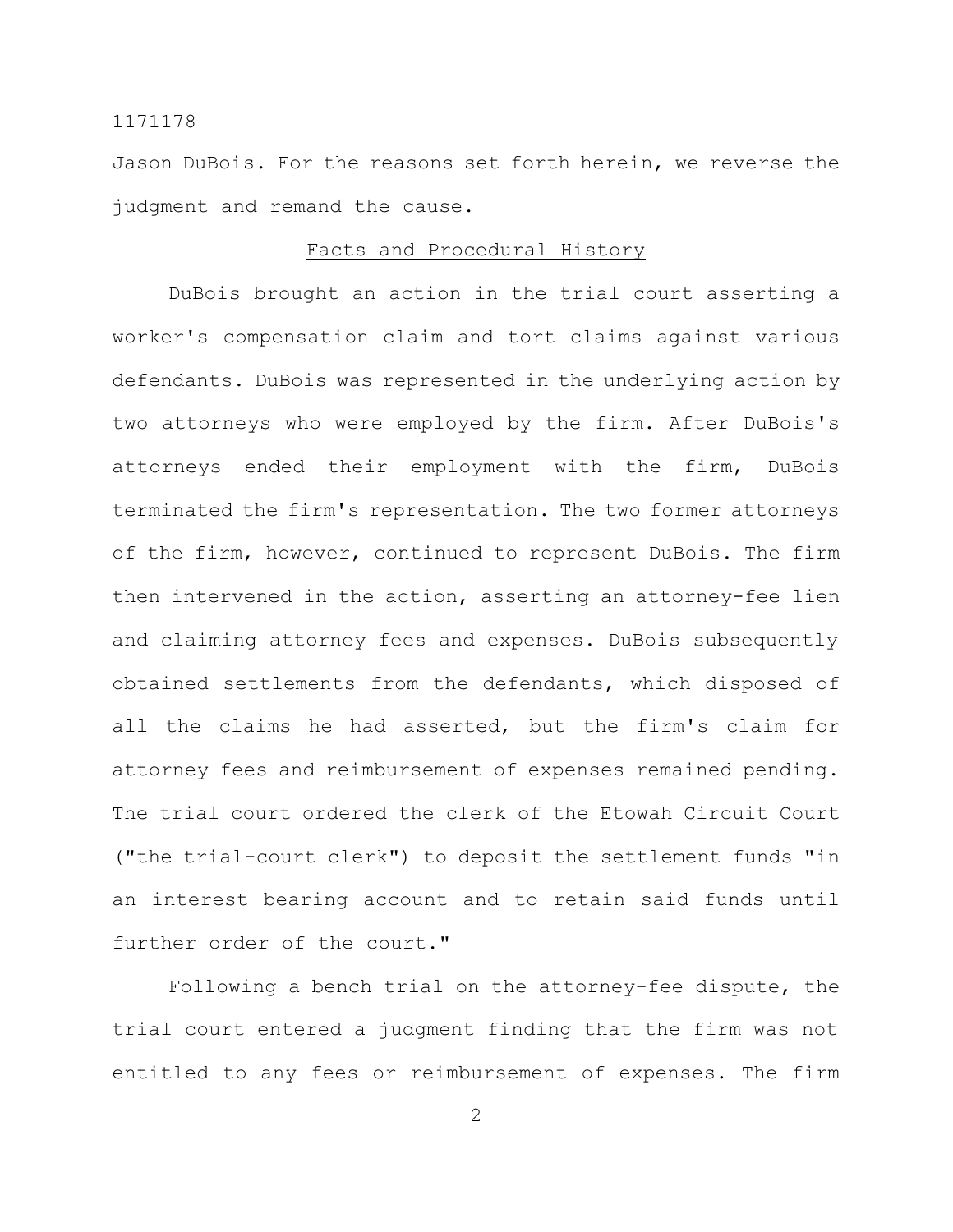appealed that judgment to the Court of Civil Appeals and filed in the trial court a motion seeking to stay execution of the judgment and the disbursement of funds on deposit with the trial-court clerk pending the outcome of the appeal. In support of its motion to stay, the firm offered a letter of credit as security for the appeal in the amount of \$199,185. The trial court stayed execution of the judgment pending resolution of the appeal.

On July 14, 2017, the Court of Civil Appeals issued an opinion affirming the trial court's judgment. Pope, McGlamry, Kilpatrick, Morrison & Norwood, P.C. v. DuBois, 266 So. 3d 1064 (Ala. Civ. App. 2017). The firm filed a petition for the writ of certiorari in this Court, which this Court granted. On June 22, 2018, after holding oral argument, this Court quashed the writ. Ex parte Pope, McGlamry, Kilpatrick, Morrison & Norwood, P.C., 266 So. 3d 1083 (Ala. 2018).

On June 29, 2018, the day after this Court and the Court of Civil Appeals issued their certificates of judgment, DuBois filed a motion in the trial court seeking the disbursement of the funds being held by the trial-court clerk. The trial court entered an order directing the disbursement of the funds, and,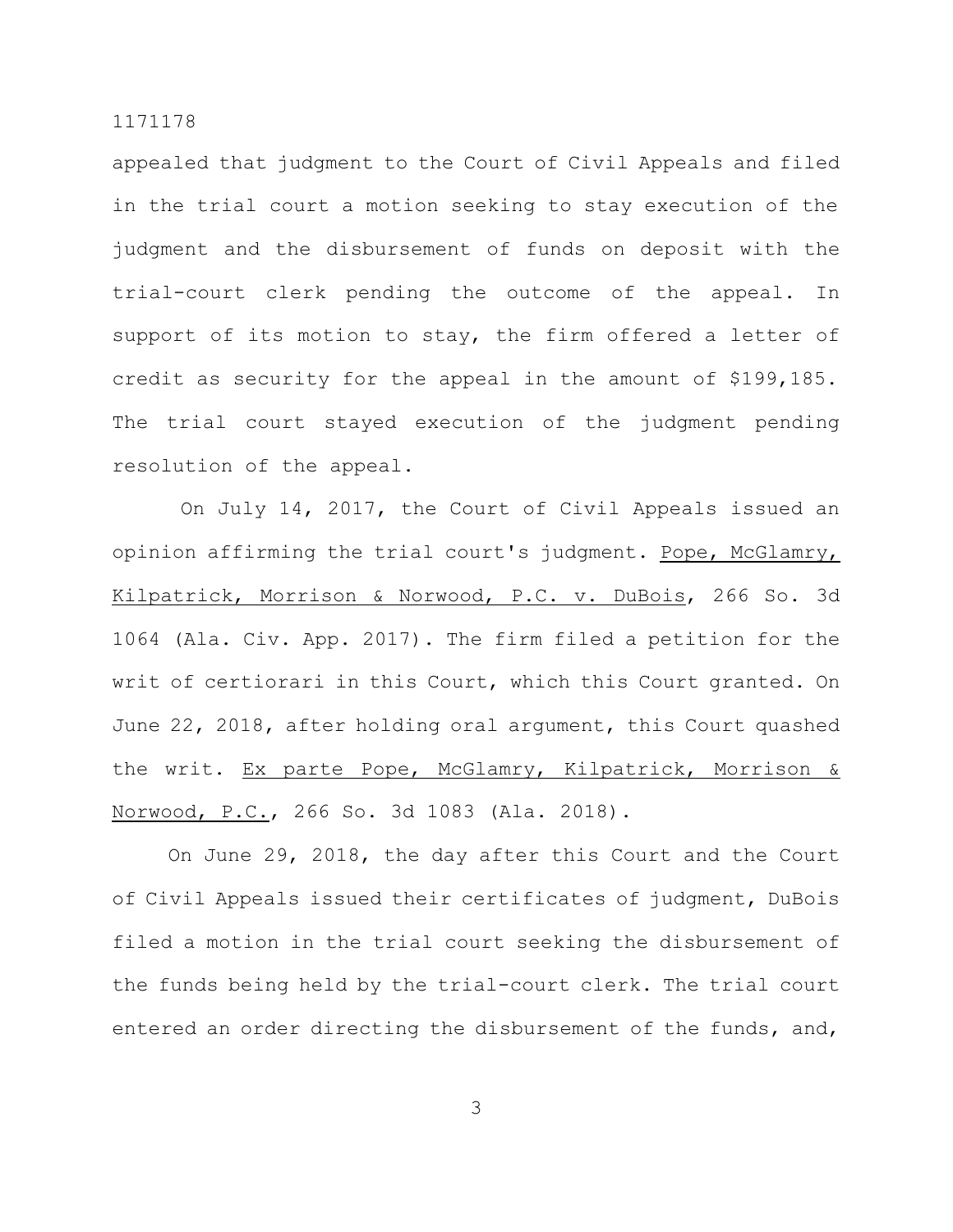on July 4, 2018, DuBois filed a motion seeking the determination of postjudgment interest, citing § 8-8-10, Ala. Code 1975, and Rule 37, Ala. R. App. P. The trial court directed both parties to submit a proposed order with their calculation of postjudgment interest. Instead, the firm filed a response to DuBois's motion in which it asserted that there was no "money judgment" against the firm from which interest could accrue under § 8-8-10. DuBois replied, asserting that the purpose of postjudgment interest is to compensate for the loss of use of funds and requested the amount of \$100,517.94 in postjudgment interest. On August 7, 2018, the trial court entered an order filed under seal awarding postjudgment interest to DuBois. On September 18, 2018, the firm filed its notice of appeal.

### Discussion

The firm's sole argument on appeal is that the trial court erred by awarding DuBois postjudgment interest under § 8-8-10. The firm asserts that there was no "money judgment" on which interest could accrue and that the stay of the judgment did not trigger the accrual of postjudgment interest. The firm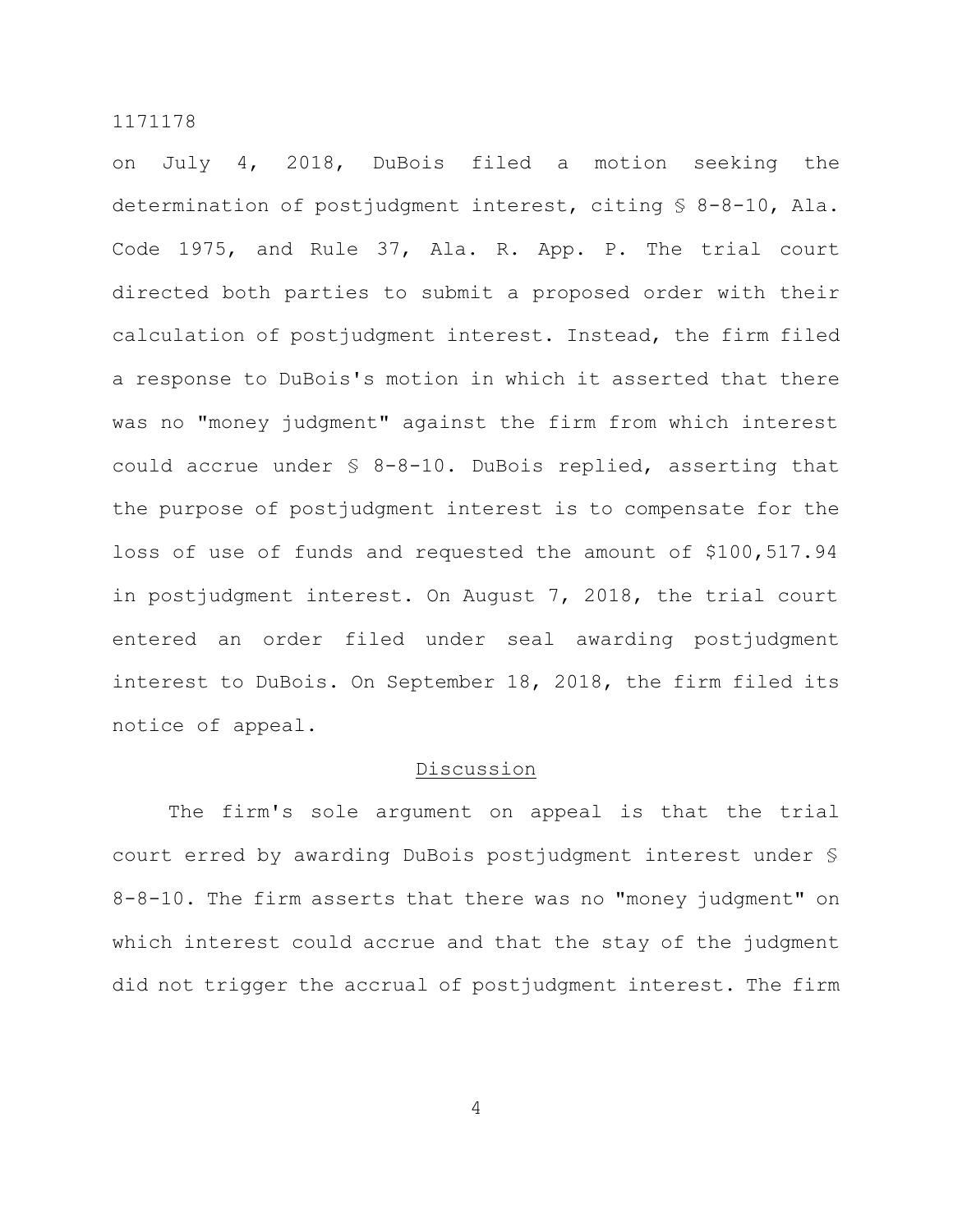relies on § 8-8-10 and Bank Independent v. Coats, 621 So. 2d 951, 952 (Ala. 1993).

Section 8-8-10 authorizes the accrual of postjudgment interest for "money judgments" and provides, in particular:

"(a) Judgments for the payment of money, other than costs, if based upon a contract action, bear interest from the day of the cause of action, at the same rate of interest as stated in the contract; all other judgments shall bear interest at the rate of 7.5 percent per annum, the provisions of Section 8-8-1 to the contrary notwithstanding; provided, that fees allowed a trustee, executor, administrator, or attorney and taxed as a part of the cost of the proceeding shall bear interest at a like rate from the day of entry."

In Coats, Bank Independent sued the Coatses alleging that Mr. Coats had fraudulently conveyed a note and mortgage secured by certain real property to Mrs. Coats in a divorce action. After an unrelated entity purchased the real property from Mrs. Coats, it interpleaded the purchase amount into the trial court in Bank Independent's pending action against the Coatses. After a jury determined that there had been no fraudulent conveyance, the trial court entered a judgment in favor of the Coatses, awarding the interpleaded funds to Mrs. Coats. Bank Independent appealed that judgment, and the interpleaded funds were placed in an interest-bearing account, earning interest at a rate of 7.5%, pending the resolution of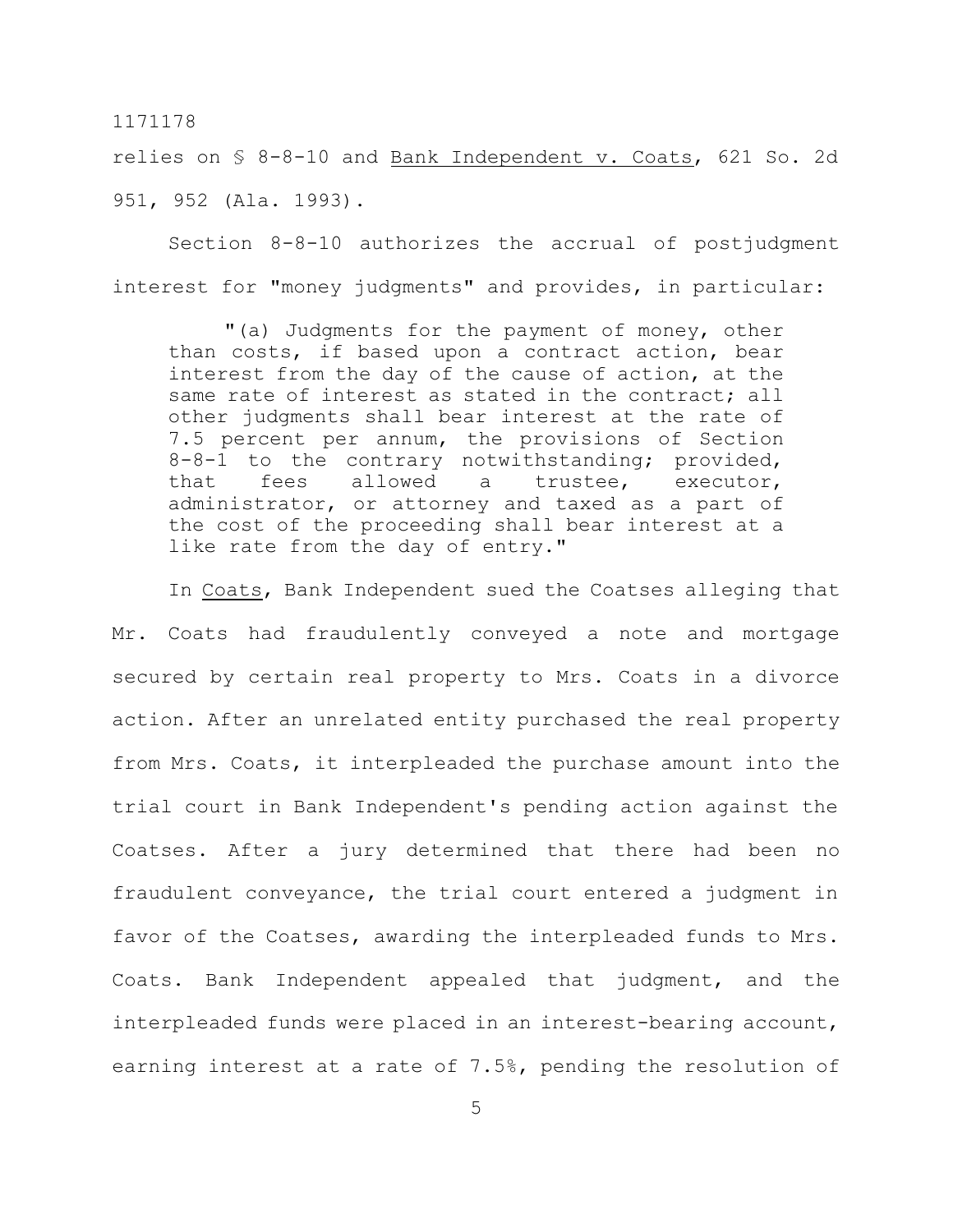the appeal. After this Court affirmed the trial court's judgment, Mrs. Coats filed a motion in the trial court seeking postjudgment interest. The trial court awarded Mrs. Coats 12% postjudgment interest, the amount permitted by § 8-8-10 at the time, but credited Bank Independent for the amount of interest the funds had earned in the interest-bearing account. Bank Independent appealed to this Court, which found that "the judgment following the jury's verdict was not a 'money judgment' that would entitle Mrs. Coats to 12% post-judgment interest pursuant to § 8–8–10" because "[t]he interpleaded sum was not money that Bank Independent owed to Mrs. Coats pursuant to any note, mortgage, judgment, or other indebtedness, nor was it awarded as the result of any legal claims against Bank Independent." 621 So. 2d at 953.

DuBois argues that Coats is distinguishable because, in that case, Bank Independent was not seeking relief that involved the payment of money or the award of damages while, in the present case, the firm sought the payment of money. In Coats, Bank Independent sought to set aside Mr. Coats's conveyance of the house to Mrs. Coats as fraudulent. In this case, the firm sought to impose a lien for an award of attorney fees on a portion of the interpleaded funds. The